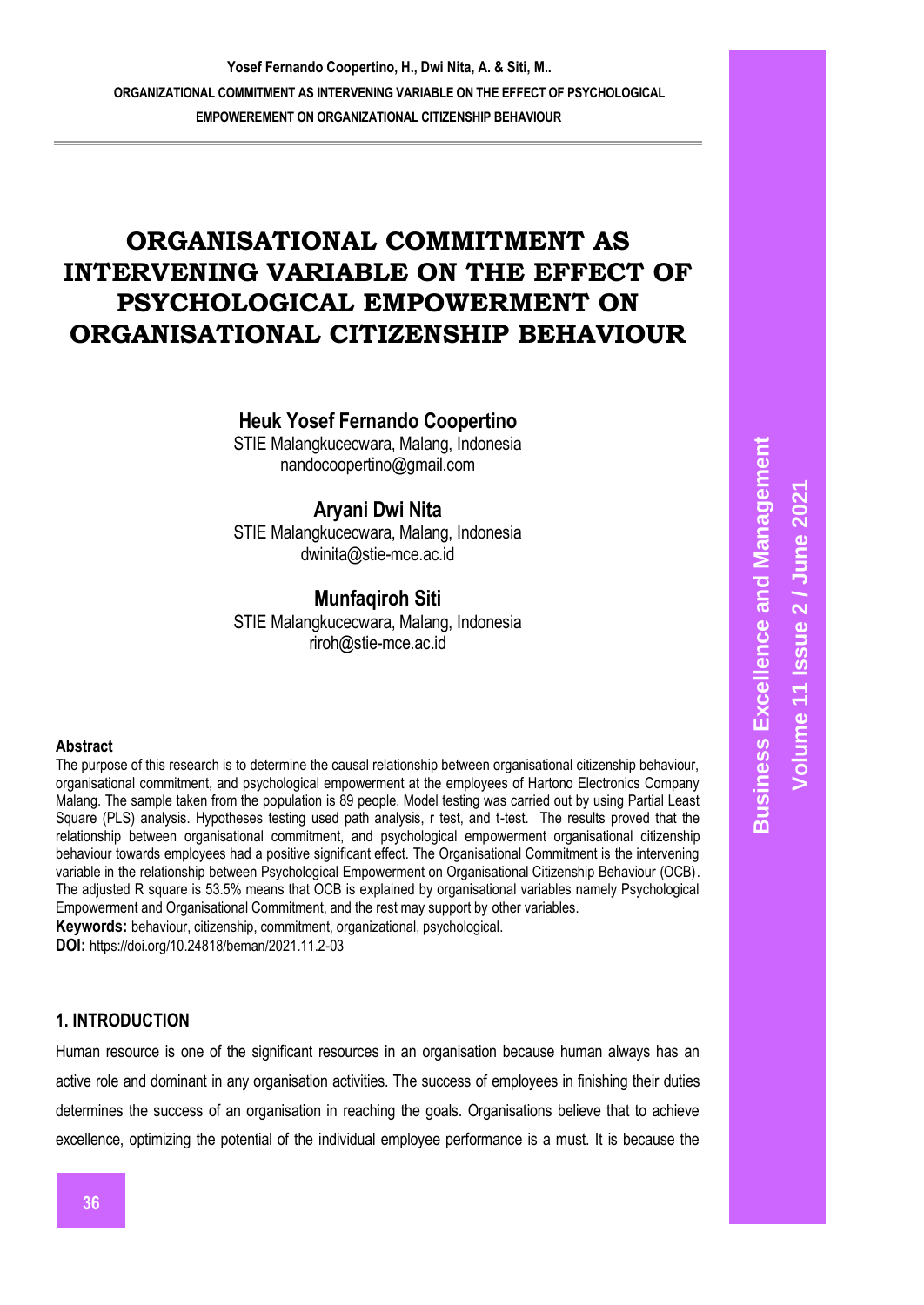individual performance affects the team performance and ultimately affects the overall performance. The behavior that the organisation demands in the present-day is not only in-role actions that mean doing related works in the job description. It is also about the extra-role in doing the duties outside the job description without expecting praise, material, and non-material rewards. The extra-role action is also called organisational citizenship behavior (OCB). OCB is a voluntary action by individuals, although it is not part of their duties as part of the organisation; but, on the initiative to give the best to the organisation.

Eisenberger (2001) says that organisational behavior develops in line with how much the attention to the welfare and the awarding of employees' contribution. The perception of organisational support (perceived organisational support) is where the employees feel confident that their workplace values their contributions and cares about the welfare and positively relayed to their work achievement.

Psychological empowerment increases the employee service, their willpower to finish the duties, and encourage problem-solving, and trying to improve the overall performance. Psychological empowerment is a set of statements needed for each individual to have a sense of control in their work performance. Psychological empowerment is the level of empowerment cognition felt by individuals (Mangundjaya & Ratnaningsih, 2017).

Organisational commitment is an encouragement from individuals to make an effort to support the success of the organisation following the goals and prioritize the interests of the organisation rather than personal interests. Organisational commitment is required as an indicator of employee performance. Employees with a high commitment can be expected to show optimal performances, and someone who joins an organisation at a company is required to commit.

Intense competition among companies, demands for excellent service and agile employees, requires qualified and nimble human resources. Without qualified and loyal employees, this will cause a company to be in problems such as the difficulty of a company in managing the organization to achieve their goal, poor service quality which in turn causes consumers to switch to looking for other stores. Many research in human resources topics have examined factors affect OCB, however very little studies employed organisation commitment as an intervening variable.

A research on manufacturing firm in Kenya done by Kariuki and Kiambati (2017), Lavelle et al. (2009), generated that organisational performance is affected by psychological or employee empowerment, the association between employee empowerment and organisation performance is mediated by organisational commitment, but not mediated by OCB. Furthermore, according to Taştan and Serİnkan (2013), Bhatnagar and Sandhu (2005), psychological empowerment had a positive effect on OCB at the IT manager in India. The relationship between psychological empowerment and organisational commitment is positive and significant has been asserted by Seibert, Wang, and Courtright (2011). Nevertheless, Suriadnyana (2020) argued that employee empowerment did not affect organisation commitment. The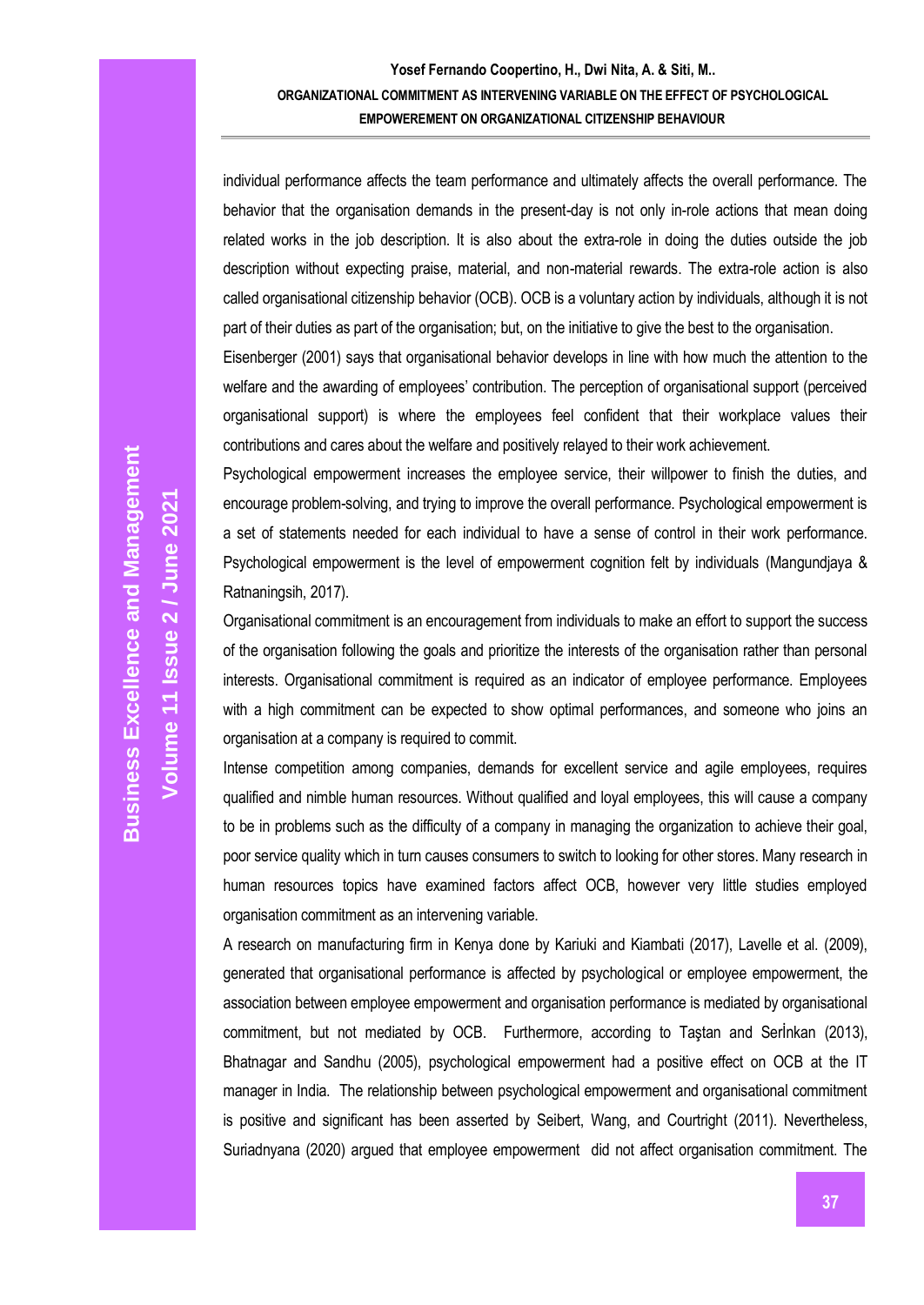correlation between employee empowerment on organisation commitment may weak when there is a conflict between employee and supervisor at secondary school teachers in The Netherlands (Janssen, 2004). Previous results examined the effect of psychological empowerment and organisational commitment on OCB, however literature has emerged that offers contradictory findings about factors affected OCB. Therefore, the aims of this study are to shine new light on the debates through an examination of the influence of Psychological Empowerment on Organisational Commitment and Organisational Citizenship Behavior, and to test the effect of Psychological Empowerment on Organisational Citizenship Behavior through Organisational Commitment as intervening variable. The findings from this study will give several contributions to the literature, namely, to enrich the theory of human resources and give evidence of fundamental concept of organization behavior and factors influence OCB.

#### **2. THEORIES, LITERATURE REVIEW AND HYPOTHESES**

#### **2.1 The influence of Psychological Empowerment on Organisation Commitment**

The definition of employee empowerment (psychological empowerment), according to Wibisono and Widjaja (2014), is to enable and provide employees the opportunities in making plans, implementing plans, and controlling the work plans that become their responsibility. It infers that employee empowerment or psychological empowerment is a situation when employees feel, they can understand the meaning of work, believe in their abilities to complete work, have full control in determining work methods, and can influence work operation strategies. In addition, "managing employees with attractive training, coaching, and motivation methods are aimed to make employees will not feel forced to carry out their duties and responsibilities properly (Afin Murtie, 2012).

Rebentrost et.al (2014) exhibited that there is a significant positive relationship between employee empowerment and employee commitment to the organization commitment. Psychological empowerment is a significant predictor of organisational commitment. Out of the five dimensions of psychological empowerment, three of them are the significant predictors of commitment. In addition, a significant positive relationship between employee empowerment and organisational commitment revealed by Wadhwa & Verghese (2015). The study held by Yani et.al (2016) exhibited that psychological empowerment has a significant positive effect on organisational commitment. It also has a significant-good influence on job satisfaction. Psychological empowerment has a significant positive effect on organisational commitment through job satisfaction. Research conducted by Joo and Shim (2010) has shown that there is a positive influence between psychological empowerment on organizational commitment. Therefore the Hypothesis 1 (H1): Presumed that Psychological Empowerment has a positive effect on Organisational Commitment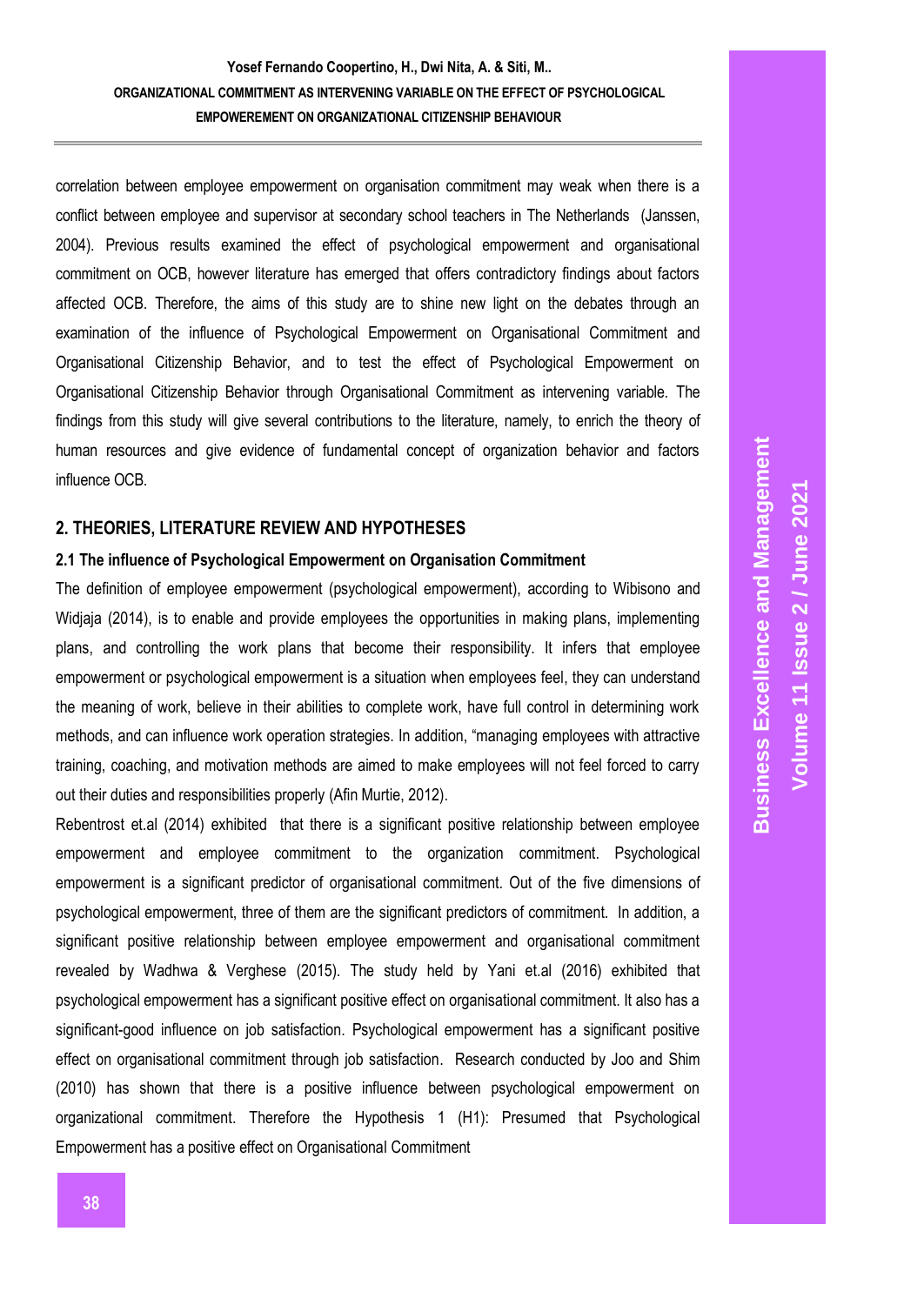#### **2.2. The influence of Psychological Empowerment on Organisational Citizenship Behavior**

Organizational Citizenship Behavior (OCB) is a special type of work behavior that is defined as individual behavior that benefits the organization, which is not directly or explicitly recognized by a formal reward system. OCB behavior is thought to have an important impact on the effectiveness and efficiency of team and organizational work, thus contributing to the overall productivity of the organization. Organisational citizenship behaviors conclude loyalty, deviant behavior, and participation affect employee intentions in leaving the organisation. Organ (2006) defines Organizational Citizenship Behavior (OCB) as the behavior of a person who has the freedom to choose, not solely due to the official reward system, and this is done to improve the effective functioning of the organization. To clarify OCB behavior, Organ (2006) divides it into five main dimensions, namely: Altruism, Conscientiousness, Sportmanship, Courtesy, Civic Virtue. Employees who have a freedom to determine how they behave and complete the jobs related to the forming aspects of Organizational Citizenship Behavior, namely conscientiousness, which is behavior shown by trying to exceed what is expected by the company. Putra (2017) stated that psychological empowerment is a source of internal employee motivation, which

can increase one's personal motivation and stimulate a more active on Organisational Citizenship Behavior. Furthermore, Putri & Ratnaningsih (2018) mentioned that psychological empowerment has a direct effect on Organizational Citizenship Behavior. Corroborating with previous results, Triatmanto (2017) explained that psychological empowerment has a significant relationship with Organizational Citizenship Behavior. Therefore, Hypothesis 2 presumed that Psychological Empowerment has a positive effect on Organisational Citizenship Behavior.

#### **2.3 The influence of Organisational Commitment on Organisational Citizenship Behavior**

As stated by Christine (2014), "organisational commitment is that employees or individuals are more productive so that in the end it will be more profitable for the organisation. Commitment to an organisation does not only mean more than passive loyalty but involving a very high desire of employees in the organisation to serve and fight for the organisation to its full potential." Prihantoro (2012) utters that "interpreting organisational commitment is an attitude that shows employee loyalty and is the continuance of how a person or individual in an organisation expresses their concern for the success of an organisation and the good and progress of the organisation." Based on those definitions, organisational commitment is including the elements of loyalty to the company, involvement in the work performed, and identification of the company's values and goals. Thus, there is a definition of commitment from several experts aforementioned that emphasize the process of individual employees in identifying themselves of values, rules, and objectives of the organisation.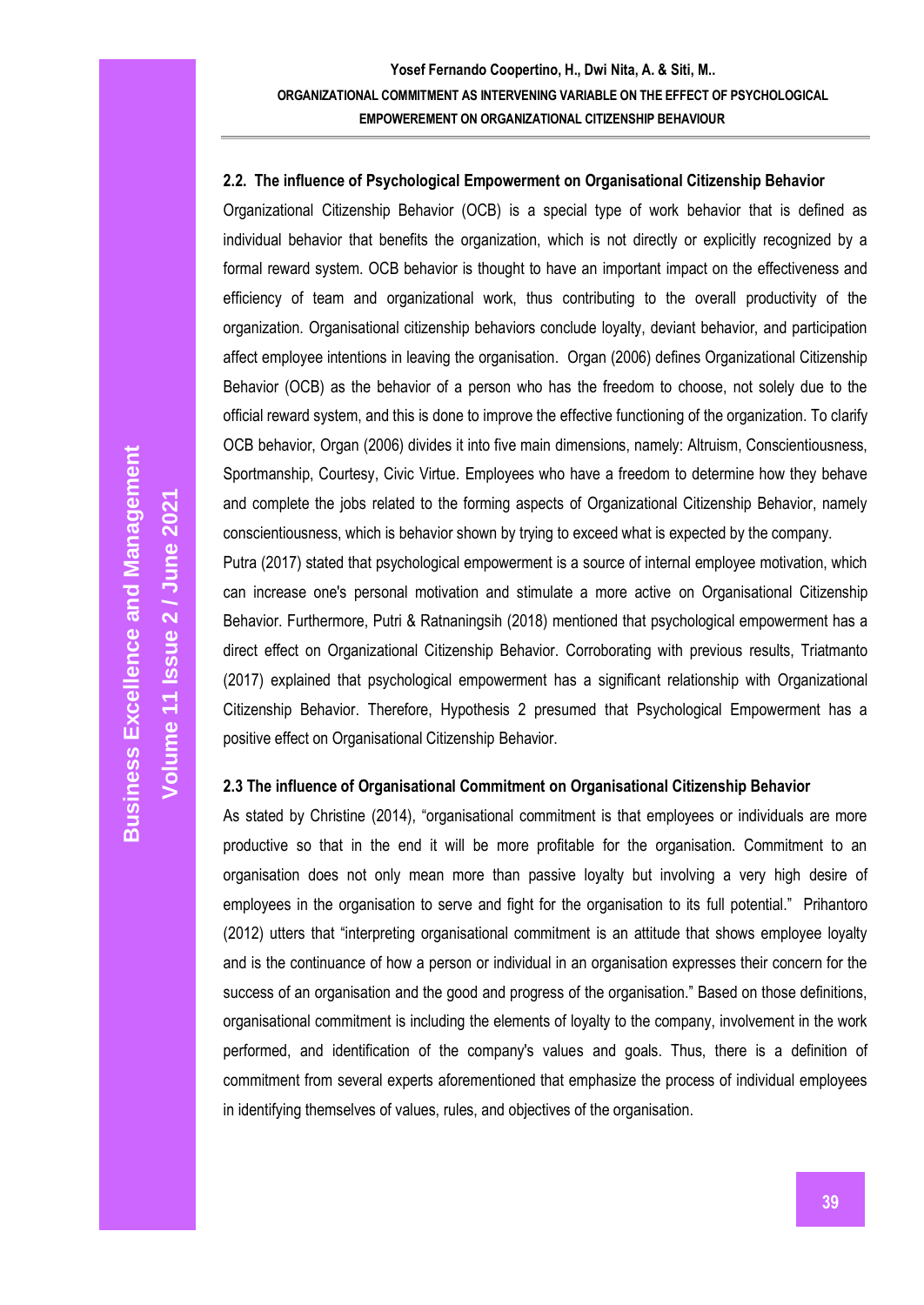Potgieter, et.al (2015) explained that the perception of employees towards their leader empowerment behaviours include maintaining employee accountability, making independent decisions, and developing human resources. In addition, Robbins and Judge (2015) which states that Organizational Citizenship Behavior can arise from various factors in the organization, including due to high organizational commitment from employees.

Meanwhile, Pradhiptya (2013) found that organizational commitment had a positive and significant effect on Organizational Citizenship Behavior. This means that the higher the organizational commitment, the higher the Organizational Citizenship Behavior. Prameswari & Suwandana's research (2017) states that the factors that drive employee Organizational Citizenship Behavior are influenced by several motives, namely commitment to the organization where there is a desire to participate well in the organization and are proud to be part of the organization. Thus, there is a possibility that OC influences OCB, so the hypothesis 3 (H3) becomes Organisational Commitment has a positive effect on Organisational Citizenship Behavior.

# **2.4 The influence of Psychological Empowerment on Organisational Citizenship Behavior through Organisation Commitment**

Luthans (2011) says, "Organisational Citizenship Behavior as a discretionary behavior, is inexplicitly recognized by the normal requirements of work, but aggregately can improve the effective function of the organisation." According to Kreitner and Kinichi (2005), OCB behavior can be reflected by two acts namely first, employees who behave cooperatively in their work can create a positive impression among their colleagues. Second, the more employees who act cooperatively in completing works, it contributes to building organisational effectiveness and is not directly related to their reward system. OCB behavior is a voluntary action by individuals, although it is not part of their duties as part of the organisation; but, on the initiative to give the best to the organisation." Based on those definitions, the writer defines that organisational citizenship behavior is an act that is not part of the formal rules of the organisation, voluntarily action by employee, and if it is completed, will have a good influence on the organisation.

If it is suspected that PE effect on OCB through OC. Thus, the hypothesis 4 (H4) is Presumed that Psychological Empowerment affect Organisational Citizenship Behavior through Organisational Commitment.

### **3. RESEARCH METHODS**

#### **3.1 Type of Research, and Population**

This study is a quantitative research with the type of causality research. According to Sugiyono (2011), a causal relationship is a relationship that involves cause and effect. The researcher used this type of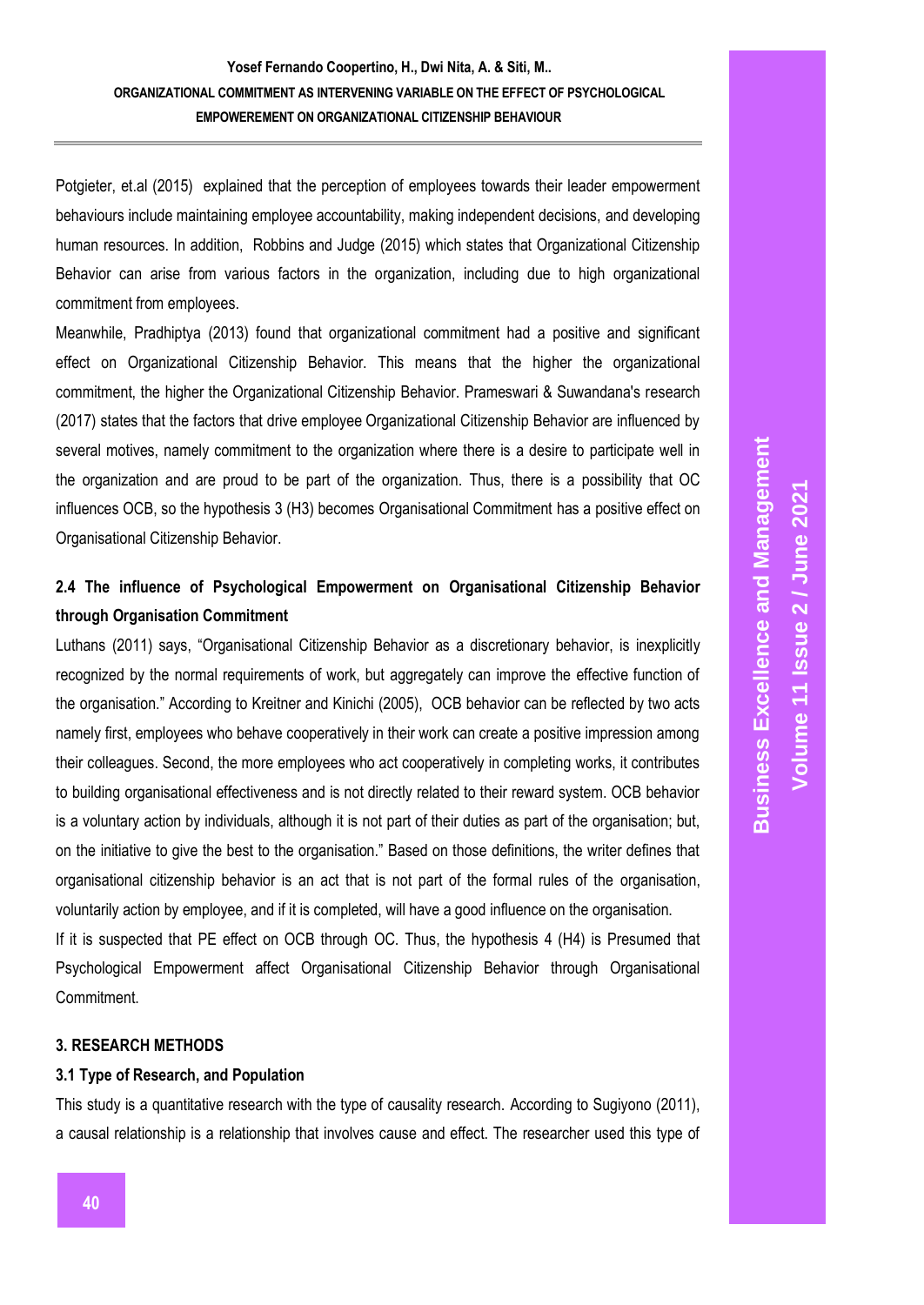research because of the presence of compatibility with the problem that is interrelated between cause and effect. The scope of this research is the employees of Hartono Electronic in Malang. The population in this study is 102 employees who work at the Hartono Electronics Company in Malang, however after distributing the questionnaires, only 89 sheets returned.

#### **3.2 Variables, Operational, and Measurement**

#### Psychological Empowerment (X1)

In this study, psychological empowerment is an independent variable of psychological empowerment felt by the individuals (Spreitzer, 2008). Psychological empowerment consists of four dimensions, i.e., meaning, competence, self-determination, and impact. Significance is defined as an individual's experience when the individual believes that the job given is substantial and results in responsibility. Competence refers to a feeling of individual ability to complete a job. Self-determination is the freedom of individuals to choose how to get work done in the way they choose. Impact refers to the level of confidence that the completed work will affect the company's goals.

Organisational Commitment (Z)

The intervening variable in this study is Organisational Commitment; it is the belief and desire of employees to grow, develop with the organisation, and maintain their membership in the organisation. Trimisat (2020) explains that organisational commitment is "a situation where an employee is on the side of a particular organisation and its goals and desires to maintain membership in the organisation. Koesmono (2018) distinguishes organisational commitment into three forms, i.e., affective component, normative component, continuance commitment, and economic value.

#### Organisational Citizenship Behavior (Y)

Organisational Citizenship Behavior (OCB) is a distinctive type of work behavior where individual actions may benefit the organisation and inexplicitly recognized by formal reward systems. OCB may have a significant impact on the effectiveness and efficiency of the team and organisational work. Thus, the contribution spreads to overall organisational productivity. Organ et al. (2006) define OCB as the behavior of a person who has the freedom to choose that is not solely due to the official wage system. It aims to improve the effective functioning of the organisation. To clarify OCB behavior, Organ (2006) divides it into five main dimensions namely Altruism, Conscientiousness, Sportsmanship, Courtesy, Civic Virtue.

The data collection method used a questionnaire by distributing an instrument containing a list of questions to the respondent. The closed questionnaire used in order to make the respondents only choose the answer that is considered the most appropriate. Respondents' answers were measured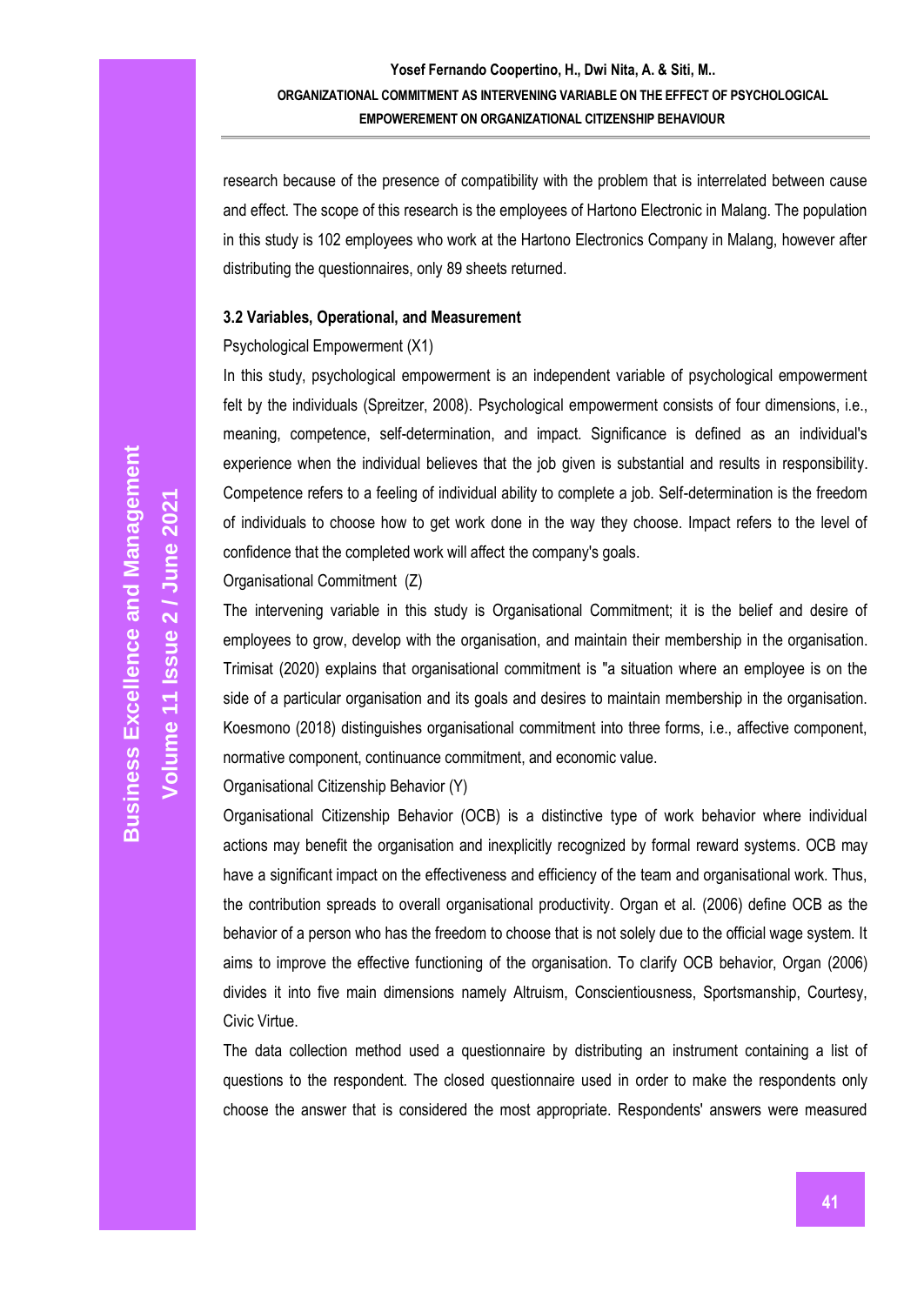using an ordinal scale using a modified Likert scale. The research instrument was tested by using validity and reliability tests.

### **3.4 Data Analysis Technique**

The techniques used for data analysis are descriptive and inferential analysis. Meanwhile, model testing was carried out by using Partial Least Square (PLS) analysis. Hypothesis testing using path analysis, r test, and t-test.

### **4. EMPIRICAL RESULTS AND DISCUSSION**

The population in this study were 102 employees of Hartono Electronics Malang. The 102 questionnaires distributed to all employees; however, the returned ones were 98 questionnaires, and nine questionnaires were blank. Therefore, the number of questionnaires can be tested was 89.

|                      | <b>Original</b> | Sample | <b>Standard</b>  |                   | P             |
|----------------------|-----------------|--------|------------------|-------------------|---------------|
|                      | Sample          | Mean   | <b>Deviation</b> | <b>Statistics</b> | <b>Values</b> |
| $OC \rightarrow OCB$ | 0.448           | 0.440  | 0.094            | 4.776             | 0.000         |
| $PE - 5OC$           | 0.492           | 0.492  | 0.085            | 5.778             | 0.000         |
| $PE - 50CB$          | 0.399           | 0.408  | 0.097            | 4.093             | 0.000         |

**TABLE 1. PATH COEFFICIENT**

Source: Research findings, processed by Smart PLS 3.0, 2020

Based on table 1, all variables are positively related to each other, which mean all independent variables significantly influence the dependent variable. The Organisational Commitment and Psychological Empowerment have positively effect on Organisational Citizenship Behavior.

### **4.1 Hypothesis Testing**

# **4.1.1. Hypothesis Testing H1 (The influence of Psychological Empowerment to Organisational Commitment)**

Table 1 presents the original sample value of 0.492 with significance (Sig P 0.000) below 5%. The tstatistic is 5.778, higher than the t-table 1.986. The original positive sample indicates that psychological empowerment has a positive effect on Organisational Commitment. Based on the result, hence the first hypothesis is accepted.

**4.1.2 Hypothesis Testing H2 (The influence of Psychological Empowerment to Organisational Citizenship Behavior)**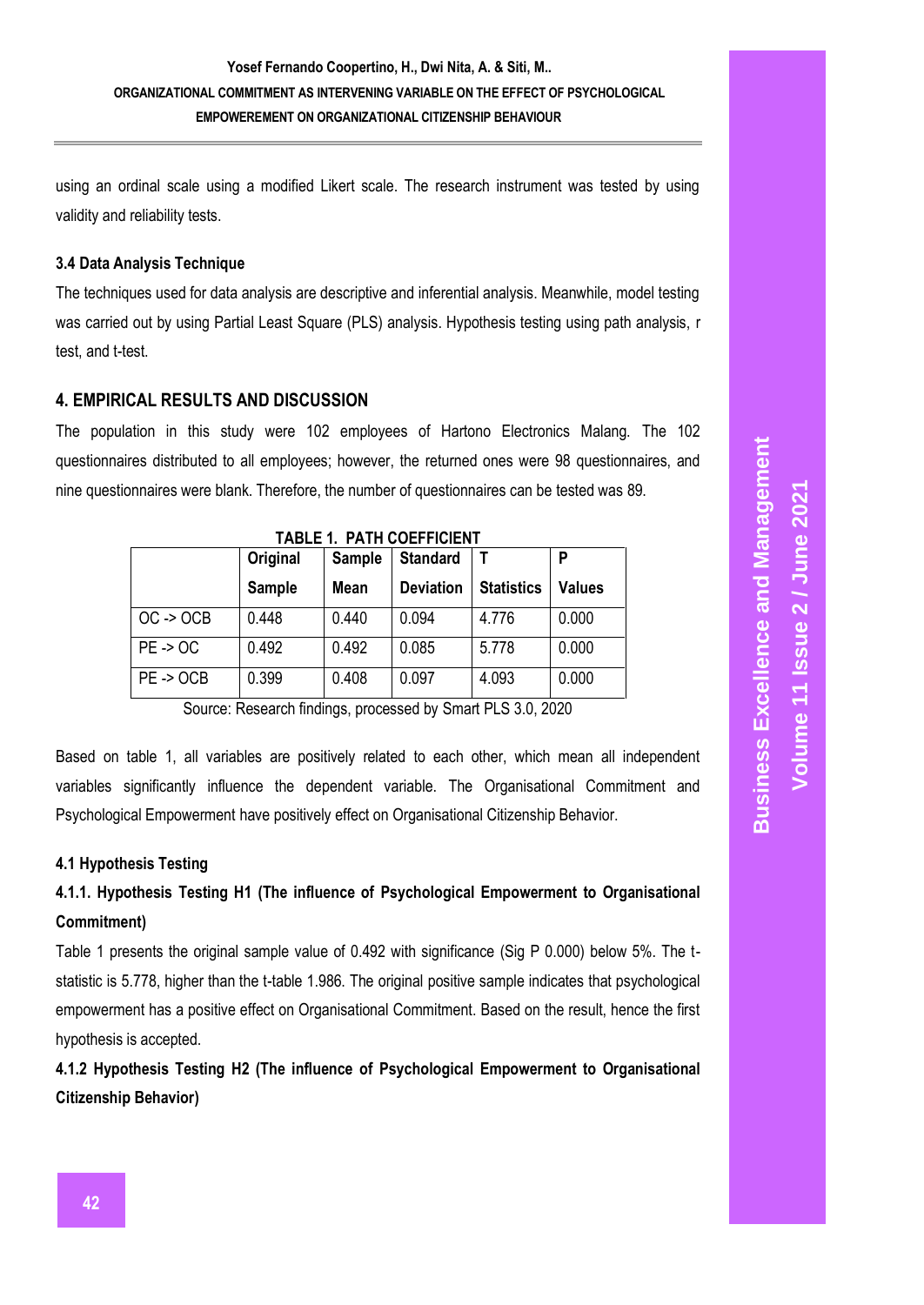The second test aims to test whether Psychological empowerment has a positive effect on Organisational Citizenship Behavior. The original sample value is 0.399 with significance (SigP 0.000) below 5%. The t-statistic is 4.093, higher than the t-table value of 1.986. The original positive sample indicates that psychological empowerment has a positive effect on Organisational Citizenship Behavior. Therfore, the second hypothesis is accepted.

# **4.1.3 Hypothesis Testing H3 (The Influence of Organisational Commitment to Organisational Citizenship Behavior)**

In the third test, whether Organisational Commitment has a significant effect on Organisational Citizenship Behavior is assessed. Viewed from the original sample is 0.448 with a significance (SigP 0.000) below 5%, the t-statistic is 4.776, higher than the t-table value of 1.986. Then, the positive original sample value indicates that Organisational Commitment has a positive effect on Organisational Citizenship Behavior. Along with that, the third hypothesis is accepted.

# **4.1.4. Hypothesis Testing H4 (The Influence Psychological Empowerment to Organisational Citizenship Behaviour through Organisational Commitment)**

The relationship between the independent variable towards the dependent variable is seen through the mediating variable. The result is presented in Table 2.

|                            |          | 1606 L. 11011160 L. L. LV |          |                   |        |
|----------------------------|----------|---------------------------|----------|-------------------|--------|
|                            | Original | Sample                    | Standard |                   |        |
|                            | Sample   | Mean                      | Deviasi  | <b>Statistics</b> | Values |
| <b>PE-&gt; OC-&gt; OCB</b> | 0.221    | 0.217                     | 0.061    | 3.598             | 0.000  |

**TABLE 2. INDIRECT EFFECT**

Source: Research finding, processed by Smart PLS 3.0, 2020

Based on Table 2 the indirect effect of Psychological Empowerment on Organisational Citizenship Behavior has a significant value. It is seen in the value of t statistics 3.598> 1.96 and p-value 0.000 <0.05. This can be concluded that Organisational Commitment has an effect of full mediation or partial mediation to the Psychological Empowerment on Organisational Citizenship Behavior. From the test, it appears that when the influence of the mediator is put in the model, it shows that psychological empowerment has a significant influence on Organisational Citizenship Behavior. which is indicated by the original sample value of 0.221 with a significant level at 0.000 smaller (<) than 0.05 so that it infers that Organisational Commitment could intervene the effect of Psychological empowerment on Organisational Citizenship Behaviour. To sum up, the fourth hypothesis is accepted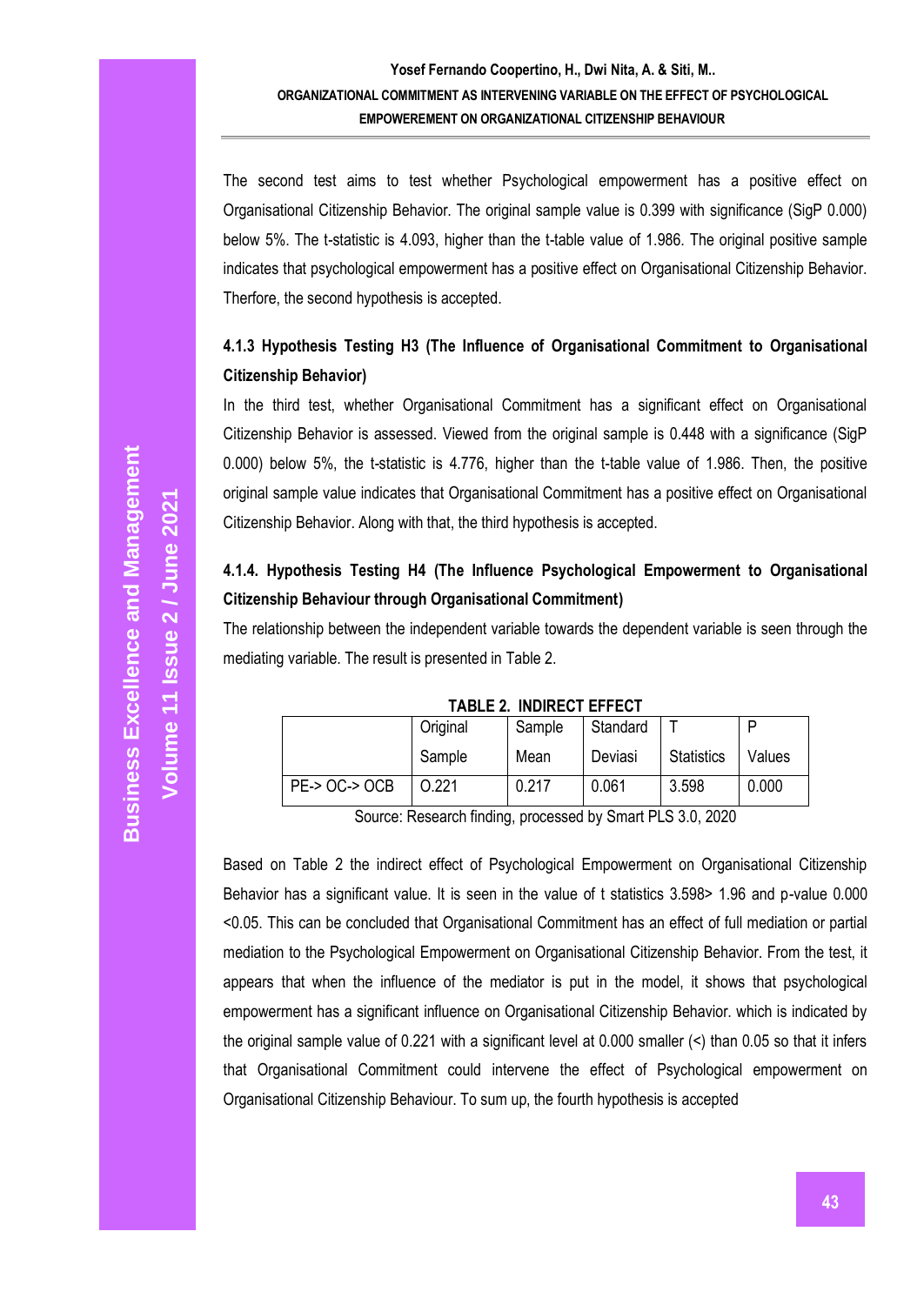#### **4.2 Discussion**

#### **4.2.1 The Influence of Psychological empowerment to Organisational Commitment**

The results of this study indicate that psychological empowerment has a positive and significant effect on Organisational Commitment. This result shows that the better employee empowerment, the better employee commitment to the company. Psychological empowerment is measured using four dimensions, i.e., meaningfulness, competence, self-determination, and impact. Those are in line with the result of questionnaires where 64.31% of the employees agreed that employees like work activities; able to complete the job given well; have mastered the field of work; feel that there is involvement in work because the boss asks the respondent's opinion in making decisions related to his job.

The results of measurements using the Partial Least Square (PLS) analysis tool show that the four valid dimensions reflect psychological empowerment. In addition, the dimension that is conceptually considered important is self-determination (PE 6) with the highest factor loading value (0.882), which is presented in table 3.

| Variable      | Indicator       | Outer Model |  |  |
|---------------|-----------------|-------------|--|--|
|               | PE <sub>1</sub> | 0,770       |  |  |
|               | PE <sub>2</sub> | 0,786       |  |  |
|               | PE3             | 0,746       |  |  |
| Psychological | PE4             | 0,710       |  |  |
| empowerment   | PE <sub>5</sub> | 0,763       |  |  |
|               | PE <sub>6</sub> | 0,822       |  |  |
|               | PE7             | 0,793       |  |  |
|               | PE8             | 0,747       |  |  |

|  | <b>TABLE 3. OUTER LOADINGS</b> |
|--|--------------------------------|
|--|--------------------------------|

Source: Research finding, processed by Smart PLS 3.0, 2020

Based on the employee perceptions of the psychological empowerment variable, these results indicate that both conceptually and employees' perceptions of the psychological empowerment variable demonstrate that employees have high confidence about their ability to do work effectively. Therefore, giving trainings and opportunity to participate in planning their targets also can make them loyal and high commitment to achieve company's goal. The results of this study are following the theory asserted by Moye & Henkin (2006) that employee empowerment is significant because it is a method that can increase the ability to make decisions independently of employees. Employee empowerment can support or provide strength for employees. This research is consistent with ones written by Yani et.al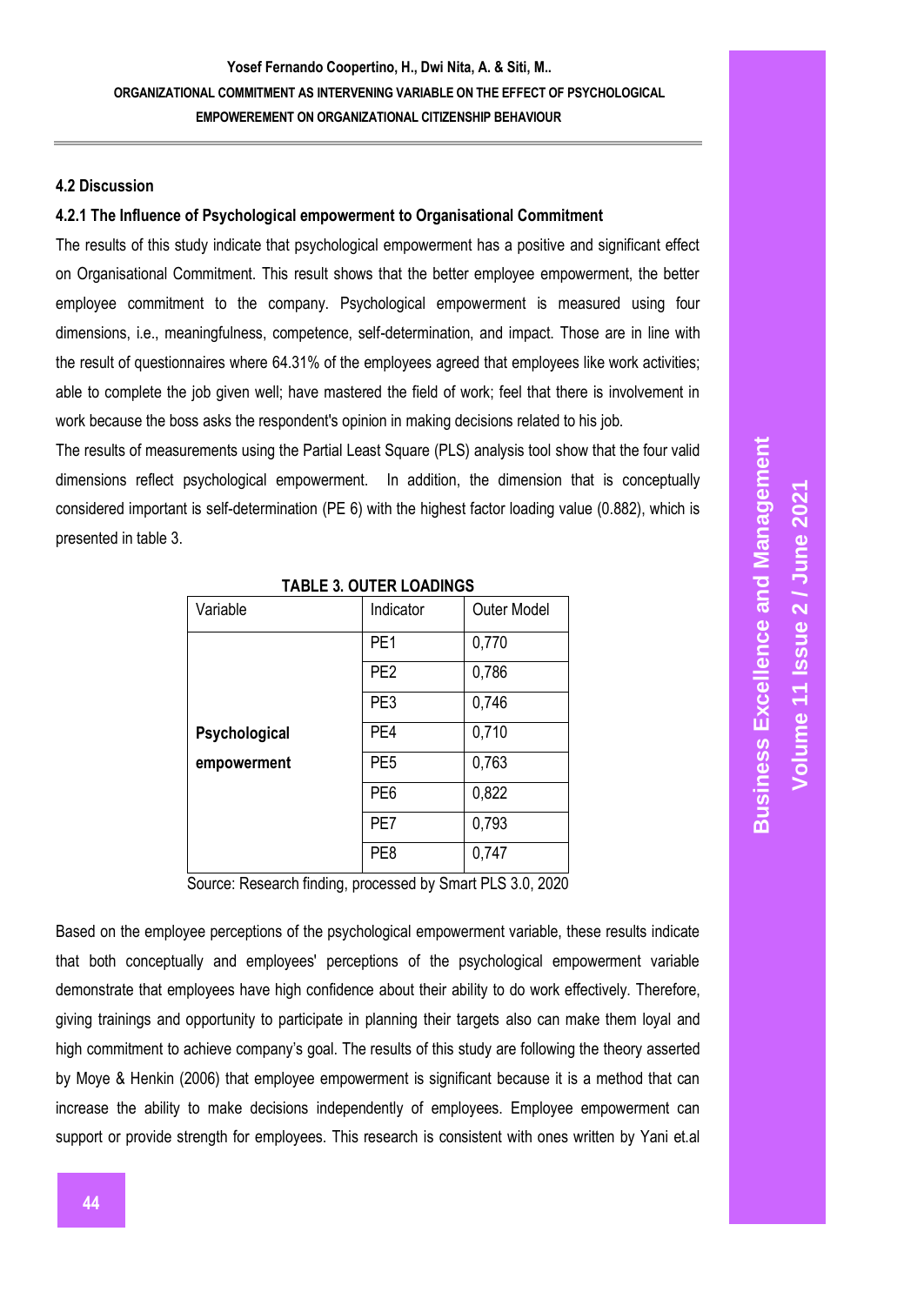(2016) that psychological empowerment has a significant positive effect on organisational commitment. Organisational commitment uses three measurement dimensions, e.g., affective, continuance, and normative commitment. Overall, the three dimensions have validly reflected the organisational commitment variable. The results of measurements using Partial Least Square (PLS) analysis show that continuance commitment (OC 3) has the highest loading factor (0.890) shown in Table 4. Continuance commitment is a cost and benefit consideration in the employee, related to the desire to keep working or leave the organisation. Continuance commitment is the commitment when employees stay in the organisation because they need to do it, and there is no other choice (Allen and Meyer, 2013). Employees who work on this continuance commitment stay in the organisation because employees need to do so in the absence of other options.

| Variable                         | Indicator       | Outer Model |
|----------------------------------|-----------------|-------------|
|                                  | OC <sub>1</sub> | 0,859       |
|                                  | OC <sub>2</sub> | 0,854       |
| <b>Organisational Commitment</b> | OC <sub>3</sub> | 0,890       |
|                                  | OC4             | 0,854       |
|                                  | OC <sub>5</sub> | 0,857       |
|                                  | OC6             | 0,788       |

**TABLE 4. OUTER LOADINGS**

Source: Research findings, processed by Smart PLS 3.0, 2020

Based on the analysis results, it infers that conceptually employees consider that continuous commitment is crucial. Affective commitment is related to employee emotional attachment, employee identification, and employee involvement in the organisation. It means that employees who have a strong affective commitment will continue to work in the organisation because they want to do this, not because of the force or there is no other alternative. Supported by the result of questionnaires which also prove that 54.1% employees agreed that they were willing to give their best beyond what was expected; proud to be part of the company where they work today, always trying to achieve the best job performance; happy to work in the company.

#### **4.2.2. The Influence of Psychological Empowerment on Organisational Citizenship Behavior**

The results of this study demonstrated that psychological empowerment has a positive-significant effect on Organisational Citizenship Behavior. This result means that the better the employee empowerment, the better the Organisational Citizenship Behavior. It shows that employees who have a high mean score of psychological empowerments will desire to carry out Organisational Citizenship Behavior.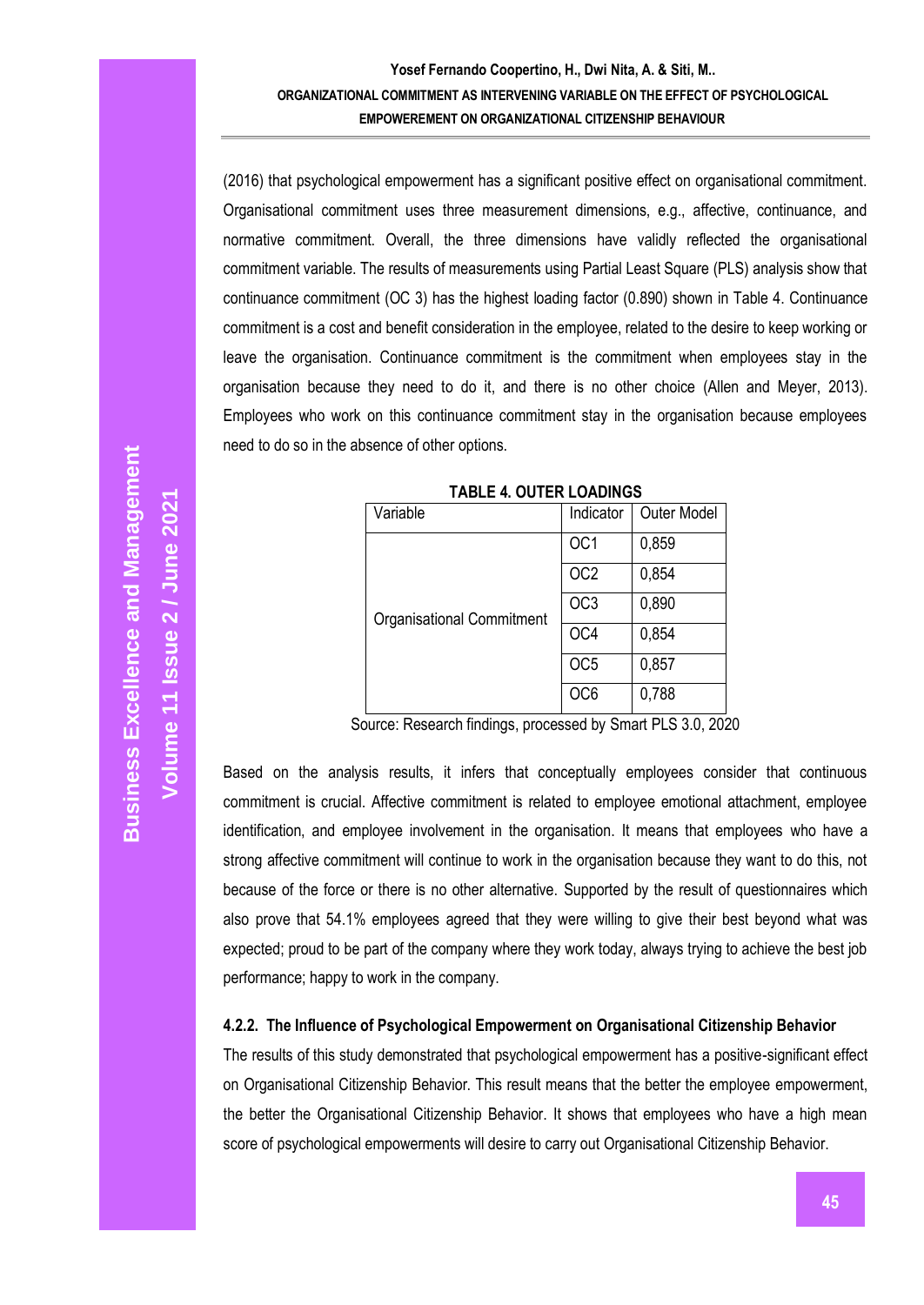Psychological empowerment reflects the attitude of employees who state that the current field of work of employees is meaningful for employees and employees feel love and can master their area of work, and employees can complete the task given by good. This exhibited that psychological empowerment can be a source of motivation for employees to take OCB actions. When employees show more OCB in their works, such as helping co-workers voluntarily; willing to do the duty of absence co-workers without being asked; always arrive at the office on time and has a tolerance if there are policy changes within the company, as well as are willing to advise employee co-workers if they have problems at work. This kinds of proven that psychological empowerment is a factor that influences actions to perform OCB.

This is in line with Podsakof and MacKenzie (2006) who attested that employees who have the freedom to determine how they behave, and complete the work are related to the forming aspects of Organisational Citizenship Behavior, namely conscientiousness. This behaviour shown by trying to exceed what is expected by the company. The results are under Putra (2017) research asserted that psychological empowerment is a source of internal employee motivation, which can increase one's motivation and stimulate a more active OCB. Corroborating with previous research, Tabasi and Gorji (2016), Seibert et al. (2011) deduced that Psychological Empowerment influence Organisational Citizenship Behavior.

#### **4.2.3. The Influence of Organisational Commitment to Organisational Citizenship Behaviour**

The results of this research indicate that there is an Organisational Commitment that has a positivesignificant effect on Organisational Citizenship Behaviour. It explains that employees who have high organisational commitment will influence employees to do Organisational Citizenship Behaviour. The results of measurements using the Partial Least Square (PLS) analysis tool show that the three indicators are valid, i.e., indicators of affective commitment, normative commitment, and sustainable commitment. Meanwhile, the indicator conceptually considered important is the normative commitment (OCB 1) with the highest factor loading value (0.839) shown in table 5.

It demonstrates that employees are willing to voluntarily help work colleagues who are overloaded. In addition, employees also feel proud to be part of the company where the employee works. For an employee, OCB is a form of commitment to the organisation. Someone who has a high commitment will always carry out positive behavior to show loyalty, although the tasks are outside the job description given by the organisation.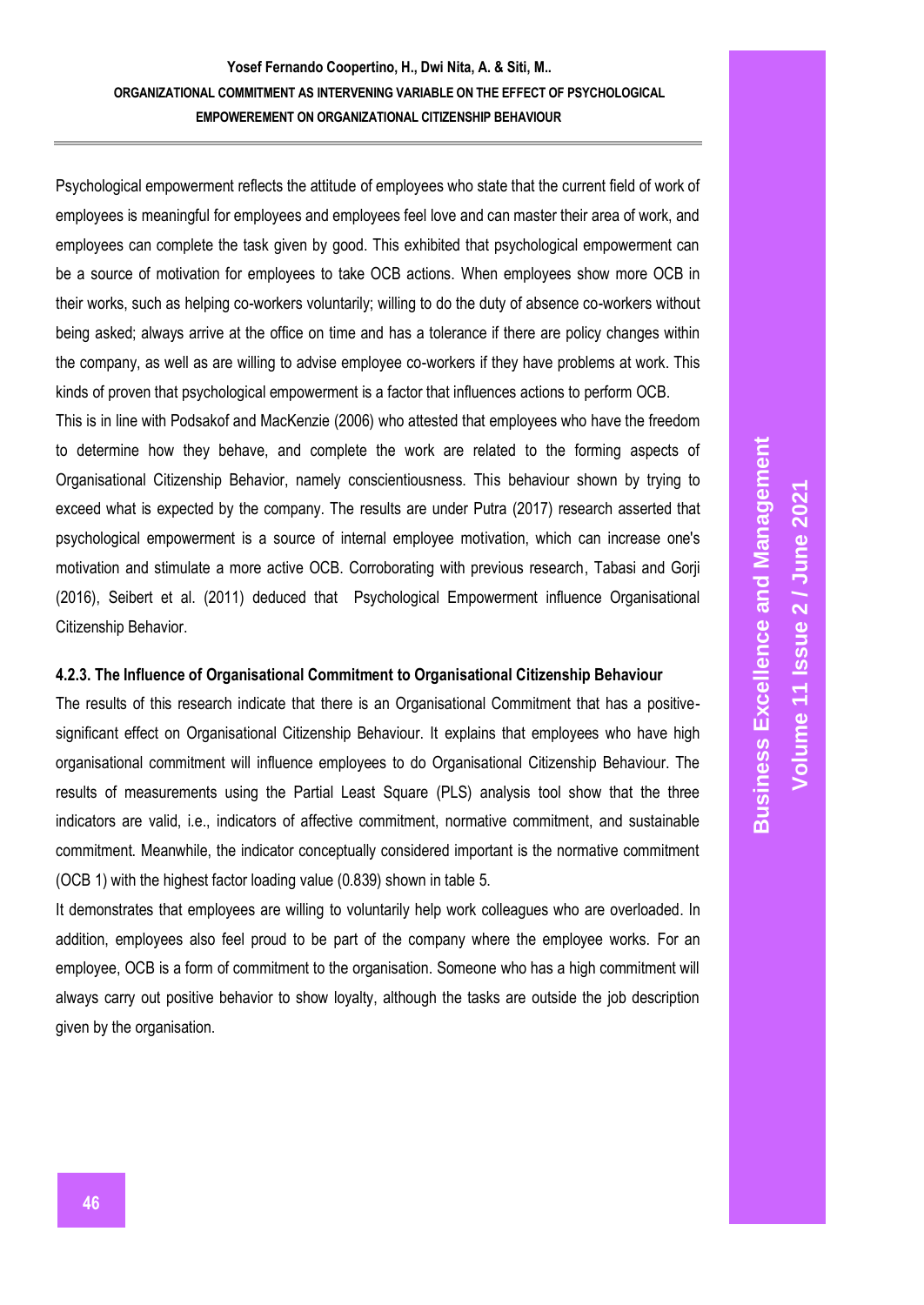| TABLE 5. UUTER LUADINGS |                   |                    |  |  |
|-------------------------|-------------------|--------------------|--|--|
| Variable                | <b>Indicators</b> | <b>Outer Model</b> |  |  |
|                         | OCB1              | 0,839              |  |  |
|                         | OCB <sub>2</sub>  | 0,778              |  |  |
|                         | OCB <sub>3</sub>  | 0,801              |  |  |
|                         | OCB4              | 0,772              |  |  |
| Organizational          | OCB <sub>5</sub>  | 0,788              |  |  |
| Citizenship Behavior    | OCB6              | 0,731              |  |  |
|                         | OCB7              | 0,706              |  |  |
|                         | OCB8              | 0,710              |  |  |
|                         | OCB <sub>9</sub>  | 0,735              |  |  |
|                         | OCB10             | 0,789              |  |  |
| <br>-<br>-<br>.         |                   |                    |  |  |

|  |  |  |  | <b>TABLE 5. OUTER LOADINGS</b> |
|--|--|--|--|--------------------------------|
|--|--|--|--|--------------------------------|

Source: Processed data, 2021

**Business Excellence and Management Business Excellence and Management 2 / June 2021 Volume 11 Issue** 

Organisational commitment is the identification and involvement of someone who is relatively firm in their organisation. Organisational commitment is the desire of organisational members to maintain membership in the organisation and is willing to make high efforts for achieving organisational goals. Employee commitment to the organisation occurred in Hartono Electronics Malang is excellent, as evidenced by the grand mean value obtained for the variable organisational commitment of 3.85. The employees' commitment at Hartono Electronics Malang was measured by three indicators, i.e., affective, normative, and sustainable commitment showing excellent results. Based on the research results, employees have a strong affective commitment, such as happy to work in the workplace, and also employees feel that organisational problems are also employee problems. Employees have a normative commitment, such as feeling heavy to leave the organisation and feeling proud to be a part of the organisation. Employees also have an ongoing commitment, such as the willingness to work hard for the progress of the organisation and care about the future that will happen to the organisation. Organisational commitment causes increased engagement between employees and the organisation, which is corroborate with the result of Kariuki and Kiambati (2017); Lavelle et al. (2009).

This will increase the commitment of each individual in the organisation because commitment can urge employees more loyal to work in the organisation. Based on the path test, it shows the path coefficient value of 0.448 and it interprets that the organisational commitment of employees of Hartono Electronics Malang has a positive influence of 44.8% on organisational citizenship behaviour. The conclusion is organisational commitment has a significant effect on organisational citizenship behaviour, where the higher the employee's commitment to the organisation, the higher the organisational citizenship behaviour will be. This is following the theory put forward by Robbins and Judge (2015), which states that Organisational Citizenship Behavior can arise from various factors in the organisation, including due to high organisational commitment from employees. The results of this research support the research of Prameswari & Suwandana (2017), that the factors encouraging the existence of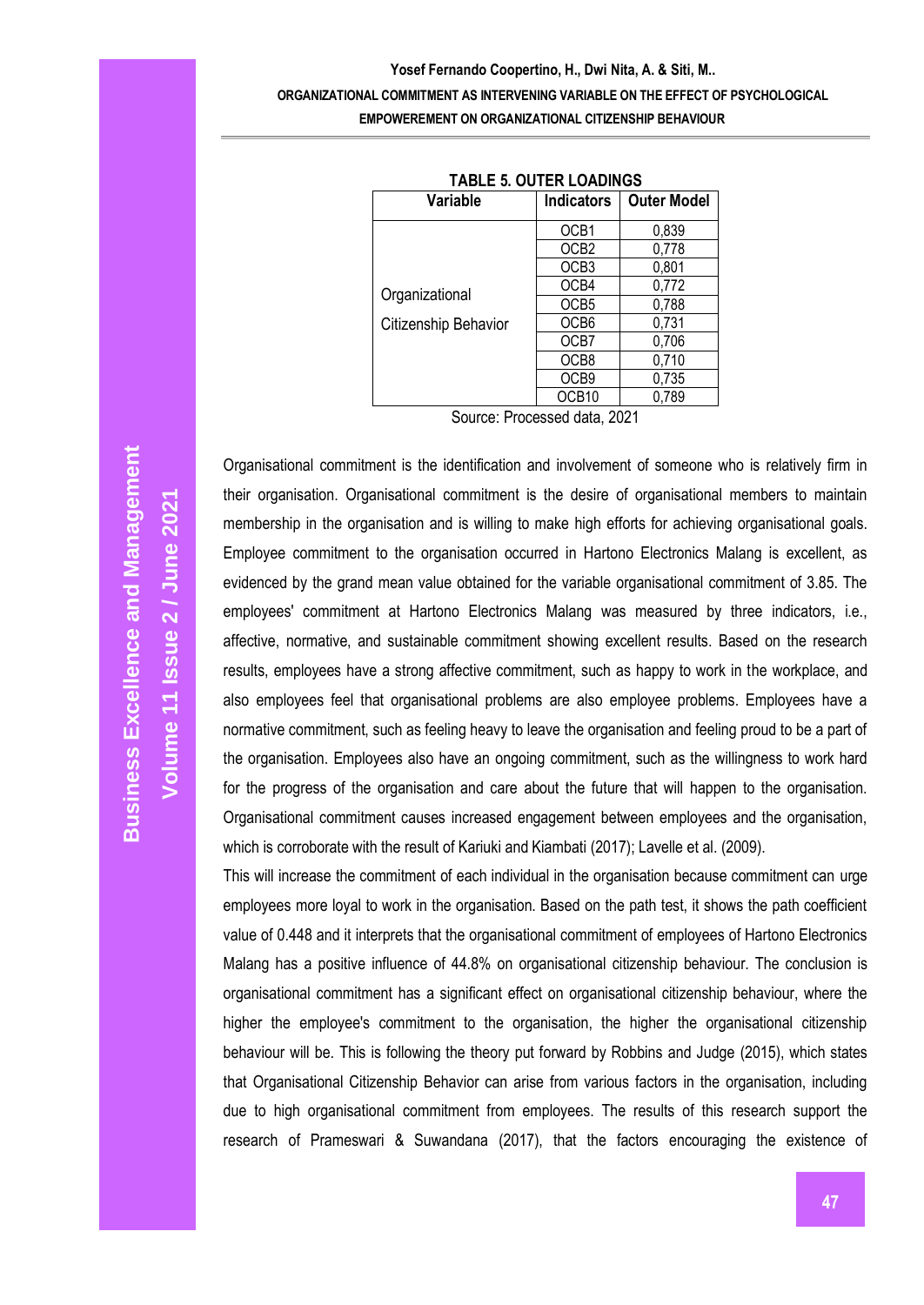Organisational Citizenship Behavior of employees are the result of the influence of several motives, i.e., commitment to the organisation where there is a desire to participate well in the organisation and are proud to be part of the organisation.

# **4.2.4. The Influence of Psychological Empowerment on Organisational Citizenship Behaviour through Organisational Commitment.**

The results indicate that Organisational Commitment can be the intervening variable in the influence of Psychological Empowerment on Organisational Citizenship Behaviour. Table 2 shows the indirect effect of Psychological empowerment on Organisational Citizenship Behavior has a significant value, from the value of t statistics 3.598> 1.96 and p-value 0.000 <0.05. This explains that high organisational citizenship behaviors are the act when the employees willing to do the duty of absence co-workers, help co-workers who are being chased by deadlines, want to come to the office at an earlier time, willing to complete their work faster than the set time, and willing to do additional works without expecting anything in return. Meanwhile, employees with high psychological empowerment tended to have a big responsibility for their work, such as arriving on time or even earlier than the stipulated time, low absenteeism, and willing to help other employees who experience difficulties. This results consistent with Tabasi and Gorji (2016), Kariuki and Kiambati (2017); Lavelle et al (2009). who generate a conclusion that organisation behaviour can mediate the correlation between Psychological Empowerment to Organisational Citizenship Behavior. Employees who have a high sense of organisational citizenship behavior will have an impact on the progress of the company. Organisational citizenship behavior can increase the productivity of workers with mutual help behavior between colleagues to accelerate task completion; increase manager productivity, namely by providing suggestions and feedback to employees for the progress of work units and avoiding conflicts with coworkers. organisational citizenship behavior can also make companies save resources owned by management and the organisation as a whole, with helping behavior, employees can solve problems independently. Besides organisational citizenship behavior also has an impact on the stability of organisational performance and the ability of organisations to adapt to environmental changes, employees with high organisational citizenship behavior tend to maintain high levels of performance consistently.

The final point to the note is the adjusted Rsquare is 0.535 means that 53.5% of OCB is explained by organisational variables namely Psychological Empowerment and Organisational Commitment. The rest may supported by others variables, such as employee age, job satisfaction, leader behaviour (Kashif, M., Khan, Y., & Rafi, 2011), organisation climate (Taştan, S. B., & Serİnkan, 2013). This means that to improve OCB, companies should consider how to increase Psychological Empowerment and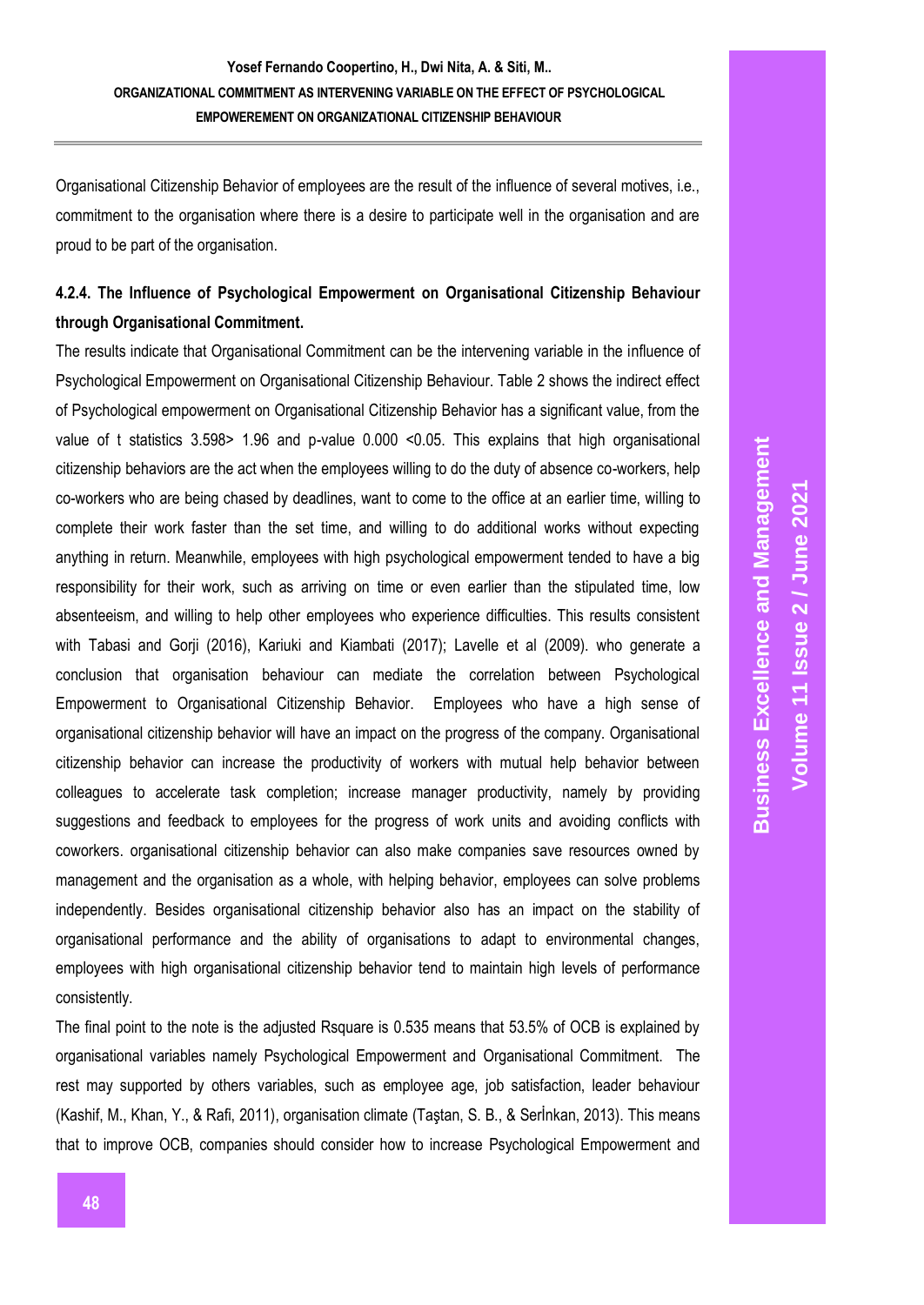Organisational Commitment of the staff, as well as servicing a good organisation environment in order to enhance job satisfaction and supported by excellent leadership behaviour.

### **5. CONCLUSIONS**

To sum up inferred are Hypothesis 1 is accepted, means Psychological Empowerment has a positive and significant effect on the Organisational Commitment of employees at Hartono Electronics Malang. Hypothesis 2 is accepted, which conclude that Psychological empowerment has a positive and significant effect on the Organisational Citizenship Behavior. The third hypothesis 3 that presumed Organisational Commitment has a positive and significant effect on the Organisational Citizenship Behavior is accepted. The hypothesis 4 is accepted, which infers that Organisational Commitment can be an intervening variable on the influence of Psychological Empowerment on Organisational Citizenship Behavior at Hartono Electronics Malang's employees.

# **6. SUGGESTIONS**

Some suggestions are put forward in the research as follows:

The management of Hartono Electronics Malang needs to make efforts to improve organisational citizenship behaviour (OCB) for employees so that they can carry out additional tasks by providing a good work environment, appropriate wage standards, and fairness in giving jobs so that employees will want to complete tasks outside its formal duties and can contribute to the achievement of the goals set by the company.

The management of Hartono Electronics Malang should build a good relationship between managers and employees. The company needs this because leaders are pattern that will later be used as guidance for their employees. Besides, a good relationship between leaders and employees is necessary to create an atmosphere of work and a good work environment.

Further research is expected to expand the scope of research, namely industrial and service companies to be able to see the differences in characteristics resulting from employee characteristics. Then, further research can further explore the factors that influence employees to demonstrate organisational citizenship behaviour such as personal organisation fit, perceived organisational support, personality, and others.

### **REFERENCES**

Afin Murtie. (2012). Menciptakan Sumber Daya Manusia yang Handal dengan Training, Coaching & Motivation. *Gelora Aksara Pratama*.

**Volume 11 Issue**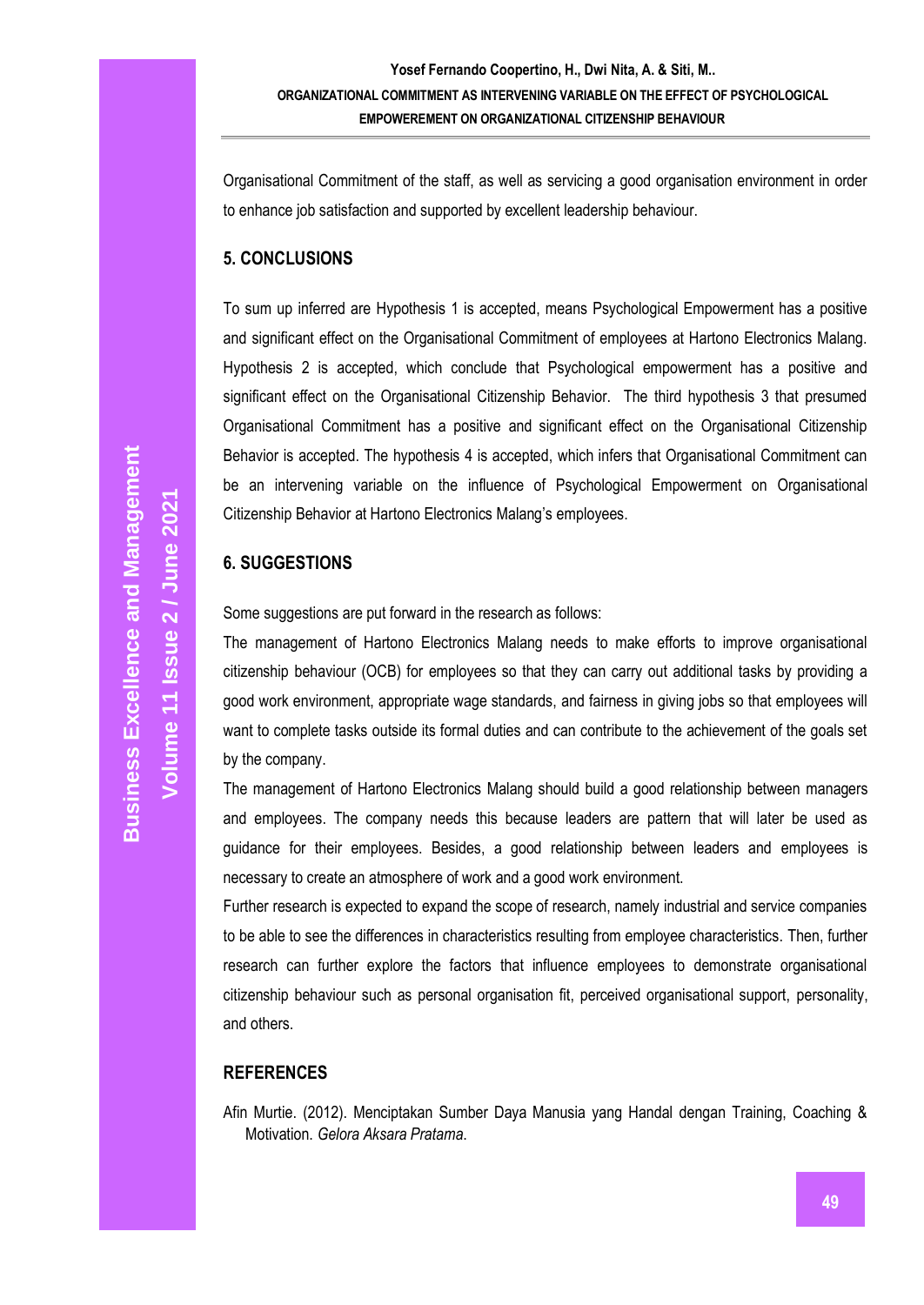Agung Prihantoro. (2012). Peningkatan Kinerja Sumber Daya Manusia melalui Motivasi, Disiplin, Lingkungan Kerja, dan Komitmen. *STIE Agama Islam Mathali'ul Falah*.

Allen and Meyer. (2013). The Measurement and Antecedents of Affective, Contintinuance and NormativeCommitment to Organitazion. *PT Elex Media Komputindo, Jakarta*.

- Bhatnagar, J., & Sandhu, S. (2005). Psychological Empowerment and Organisational Citizenship Behavior in IT Managers: A Talent Retention Tool. Indian Journal of Industrial Relations. *Indian Journal of Industrial Relations*, *40*(4), 449–469.
- Eisenberger, R., Armelia, S., Rexwinkel, B., Lynch, P.D., & Rhoades, L. (2001). Reciprocation of Perceived Organizational Support. *Journal of Applied Psychology, 86, 42-51.*
- Janssen, O. (2004). *The barrier effect of conflict with superiors in the relationship between employee empowerment and organisational commitment. Work & Stress*. *18*(1), 56–65. https://doi.org/10.1080/02678370410001690466
- Joo, B.-K., & Shim, J. H. (2010). Psychological empowerment and organizational commitment: the moderating effect of organizational learning culture. *Human Resource Development International*, *13*(4), 425–441.
- Kariuki, A., & Kiambati, K. (2017). *Empowerment, Organisational Commitment, Organisation Citizenship Behavior and Firm Performance Management Studies*. *5*(4), 290–300.
- Kashif, M., Khan, Y., & Rafi, M. (2011). An Exploration of the Determinants of OCB in the Telecommunication Sector of Pakistan. *Asian Journal of Business Management*.
- Koesmono, T. (2018). Analysis of the Effect of Organizational Support, Organizational Culture, Stress and Work Motivation on Work Satisfaction and Organizational Commitment, Effect of Work Satisfaction on Organizational Commitment with Moderation Variables Leadership in Priva. *Journal of Economics and Sustainable Development*, *9*(22), 144–156.
- Kreitner, R. & Kinichi, A. (2005). Organizational Behavior. *Richard D. Irwin, Inc.*
- Lavelle, J. J., Brockner, J., Konovsky, M. A., Price, K. H., Henley, A. B., Taneja, A., & Vinekar, V. (2009). Commitment, procedural fairness, and organisational citizenship behavior: a multifoci analysis. *Journal of Organisational Behavior*, *30*(3), 337–357.
- Luthans Fred. (2011). Organizational Behavior. *McGraw-Hill Company*.
- M, G. (2013). Relationship between psychological empowerment of employees and organisational citizenship behavior. *Australian Journal of Basic and Applied Sciences*, *7*(1), 67–75.
- Mangundjaya, W. H., & Ratnaningsih, I. Z. (2017). Gaya Kepemimpinan Transformasional, Jenis Generasi, Dan Psychological Empowerment Pada Karyawan PT. X Karawang. *Empati*, *6*(1), 436– 441.
- Moye & Henkin. (2006). Exploring associations between employee empowerment and interpersonal trust in managers. *Journal of Management Development*, *25*, 101–117.
- Organ, D.W., Podsakoff, P.M., Mackenzie, S. B. (2006). Organizational Citizenship Behavior: Its Nature, Antecedents Consequences. *Sage Publication Ltd*.
- Potgieter, M., Bester, J., Kell, D. B., & Pretorius, E. (2015). The dormant blood microbiome in chronic, inflammatory diseases. *FEMS Microbiology Reviews*, *39*(4), 567–591.
- Pradiptya, A. R. (2013). Pengaruh Kepuasan Kerja terhadap Organizational Citizenship Behavior dengan Mediasi Komitmen Organisasional. *Ilmu Manajemen*.
- Prameswari, K. S., & Suwandana, G. M. (2017). Pengaruh Keadilan Organisasional, Komitmen Organisasional, Dan Kepuasan Kerja Terhadap Organizational Citizenship Behavior. *E-Jurnal*